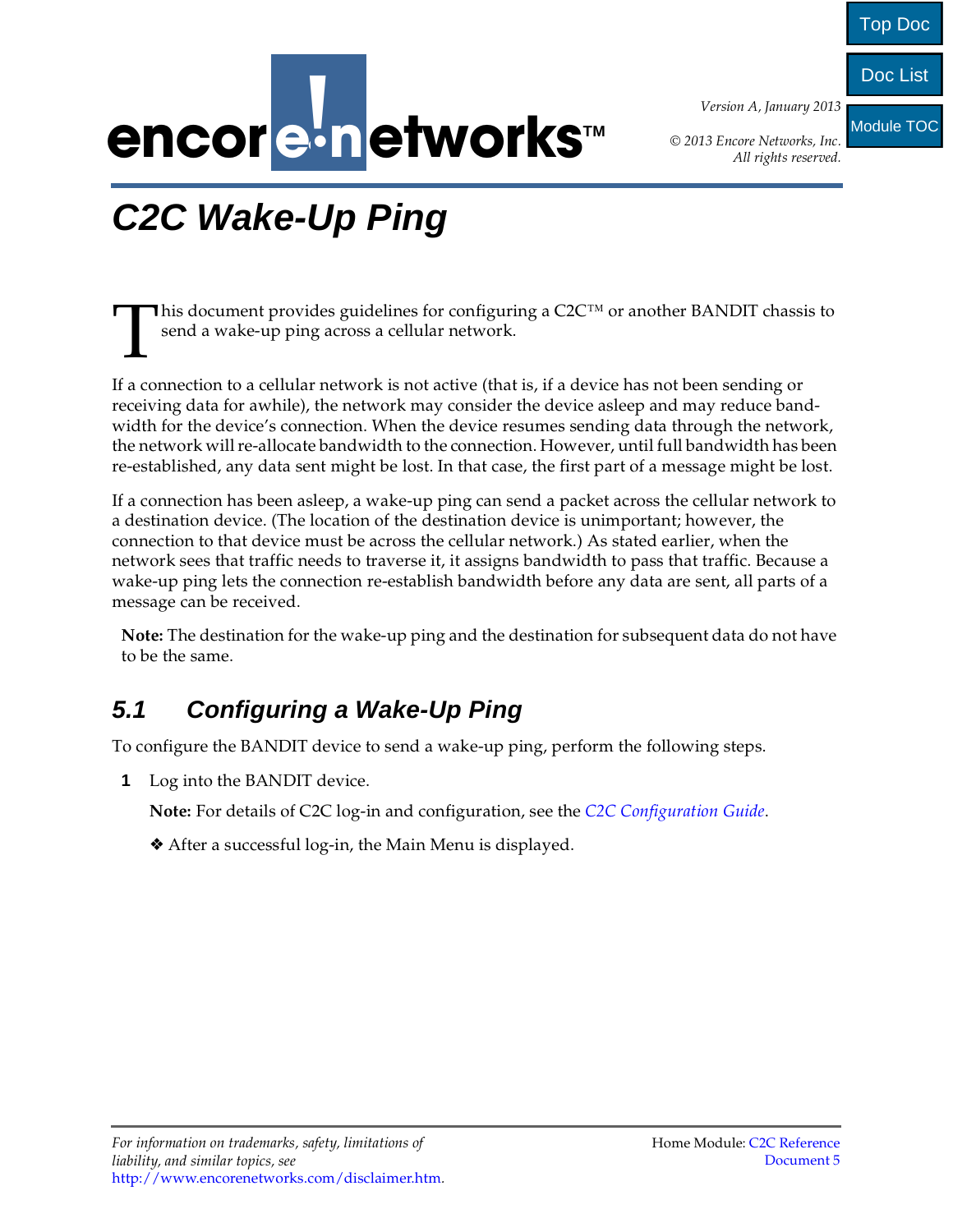Main Menu ---------- 1) QuickStart Config Builder 2) Typical Configurations 3) Advanced Configurations 4) Tools V) View Current Unit Status F) Cellular Fast Connect L) Load Factory Defaults P) Load Plug and Play Defaults W) Write Configuration R) Reset Unit X) eXit Session S) Statistics Y) sYstem Administration Enter Choice :

**1** On the Main Menu, select **Typical Configurations**.

❖ The Typical Configurations Menu is displayed.

**Note:** This procedure configures the BANDIT device to send the ping. The procedure assumes that the wake-up ping always originates from the BANDIT; it does not address configuration of a remote device (which may or may not be a BANDIT device). A) IP QoS (Quality of Service) B) GPS Geo-Fencing L) LAN : EtherNet DHCP Server 192.168.10.1 ETHERNET M) MODEM : Telnet Terminal MODEM INTERNAL O) WIRELESS : Point-to-Point WIRELESS INTERNAL P) More Ports... Enter Choice :

**2** On the Typical Configurations Menu, select the **Wireless** port.

❖ The port's Logical Port Attribute Menu is displayed.

|  | 2) Typical Configurations     |
|--|-------------------------------|
|  | 3) Advanced Configurations    |
|  | 4) Tools                      |
|  |                               |
|  | V) View Current Unit Status   |
|  | F) Cellular Fast Connect      |
|  | L) Load Factory Defaults      |
|  | P) Load Plug and Play Default |
|  | W) Write Configuration        |
|  | R) Reset Unit                 |
|  | X) eXit Session               |

Typical Configurations Menu ---------------------------- 1) System Configuration 2) IP Interfaces 3) IP Static Routes 4) VPN Profiles 5) IP/VPN Policies 6) NAT Profiles

7) OSPF/BGP Configuration 8) DNS/DHCP Servers 9) Configure Firewall

C2C Telnet

Doc List

Top Doc

Module TOC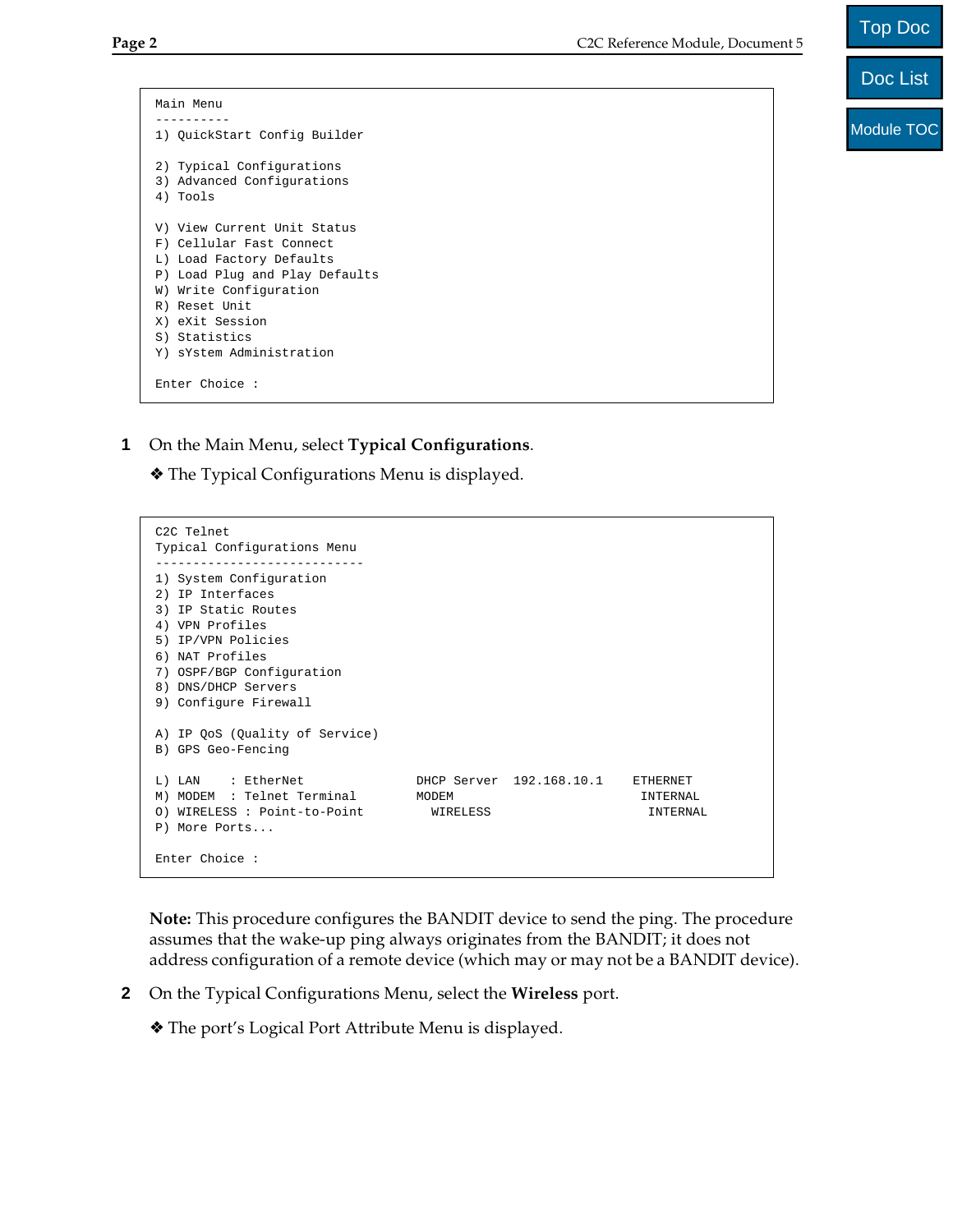```
C2C Telnet
Logical Port Attribute Menu
----------------------------
1) Protocol : Point-to-Point
2) Global Paths
3) Dialup Configuration
4) External Dial Devices : Enabled
5) Undefine Current Logical Port
Enter Choice :
```
**3** On the Logical Port Attribute Menu, select **Dialup Configuration**.

❖ The port's Dialup Configuration Menu is displayed.

```
C2C Telnet
Dialup Configuration : WIRELESS
--------------------------------
1) Dial Mode : DIALOUT
2) Primary Phone Number : #777
3) Secondary Phone Number : 
4) Redial Timer Seconds : 10
5) Number of Redials : 65530
6) Dialup Port Priority : Low
7) Toll Saver : Disabled
8) Toll Saver Timeout : 180
9) Maximum Number of Successful Calls Allowed In a Minute : 25
A) Reset after dis-connection : Disabled
B) GPRS/EDGE Context AT Command : 
C) V.42 Functionality : Enabled
D) Dialout Mode : NORMAL
E) OTA : Enabled
F) Wakeup IP address : 0.0.0.0
Enter Choice :
```
**4** On the Dialup Configuration Menu, select **Wake-Up IP Address**.

❖ The Menu to Configure IP Addresses for the Wake-Up Feature is displayed.

```
C2C Telnet
Configure the IP addresses for Wakeup feature
----------------------------------------------
1) Wakeup Feature Source IP address : 0.0.0.0
2) Wakeup Feature Dest IP address : 0.0.0.0
Enter Choice :
```
**Note:** A ping always has a source IP address and a destination IP address. Only configuration of the destination IP address is mandatory. The default source is the current device—that is, if you do not enter a source IP address, the BANDIT device will use its system address as the source address.

**5** On the Menu to Configure IP Addresses for the Wake-Up Feature, do the following:

Top Doc

Module TOC

Doc List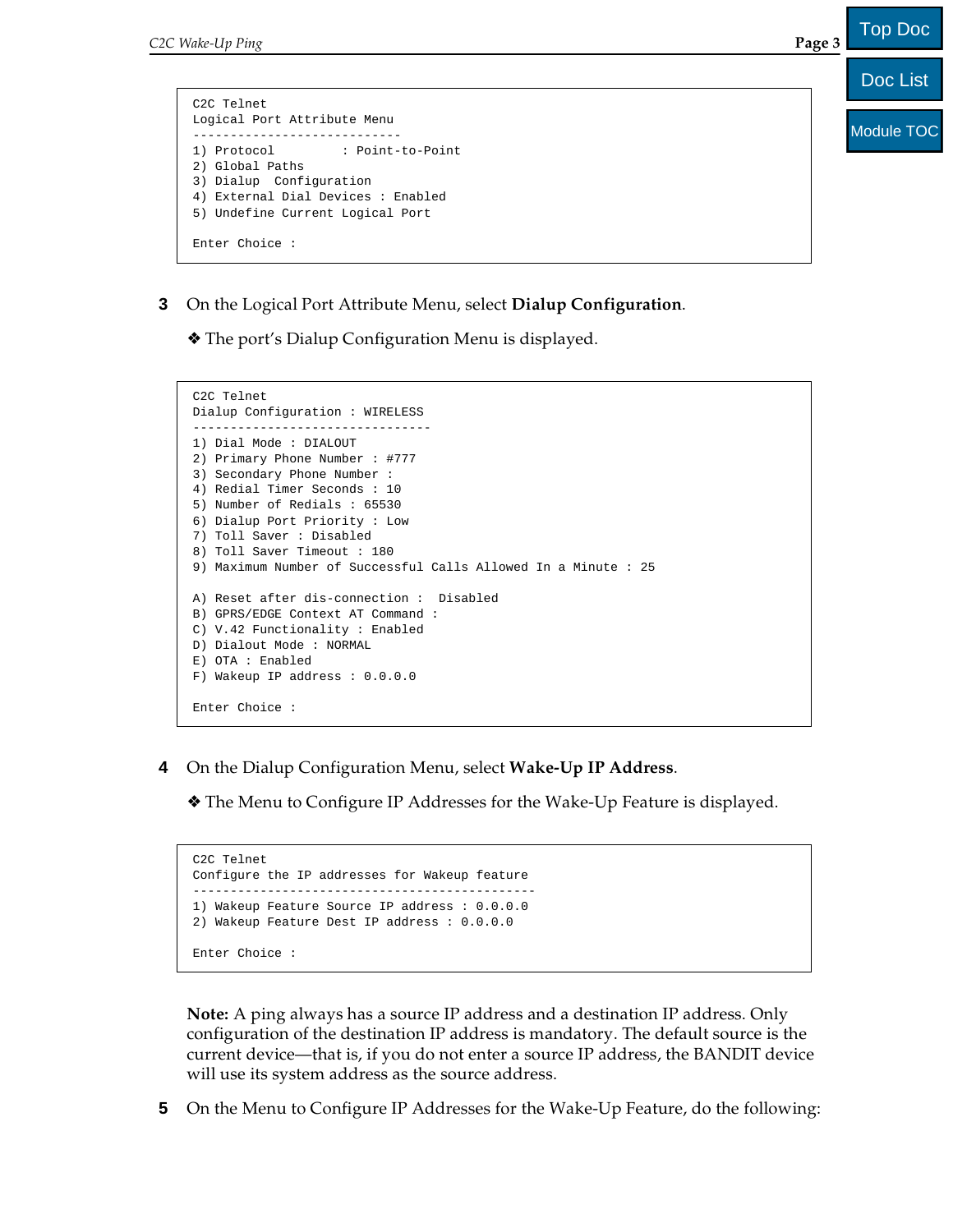**a** Select **Wake-Up Feature Source IP Address**. The source IP address represents the device that will send the ping.

❖ The following prompt is displayed.

Enter Wakeup Feature Source IP Address (N.N.N.N) :

- **b** Type the BANDIT device's public IP address and press the **Enter** key.
	- ❖ The menu is redisplayed, showing the IP address that you typed.

**Note:** In the example, *a.b.c.d* represents the source IP address. Get all IP addresses from your network administrator.

```
C2C Telnet
Configure the IP addresses for Wakeup feature
----------------------------------------------
1) Wakeup Feature Source IP address : a.b.c.d
2) Wakeup Feature Dest IP address : 0.0.0.0 
Enter Choice :
```
**c** Select **Wake-Up Feature Dest [Destination] IP Address**. The destination IP address represents the device that will receive the ping.

❖ The following prompt is displayed.

**Note:** The prompt might say "Source IP Address" even if you selected **Dest**ination. However, the entry will be placed in the field you selected (Source or Destination).

```
Enter Wakeup Feature Source IP Address (N.N.N.N) :
```
**d** Type the public IP address for the device that will receive the ping, and press the **Enter** key.

❖ The menu is redisplayed, showing the IP address that you typed.

**Note:** In the example, *e.f.g.h* represents the destination IP address. Get all IP addresses from your network administrator.

```
C2C Telnet
Configure the IP addresses for Wakeup feature
----------------------------------------------
1) Wakeup Feature Source IP address : a.b.c.d
2) Wakeup Feature Dest IP address : e.f.g.h
Enter Choice :
```
**6** When you have finished configuring the wake-up ping, press the **Escape** key.

❖ The Dialup Configuration Menu is redisplayed, showing the wake-up IP address for the destination device.

Module TOC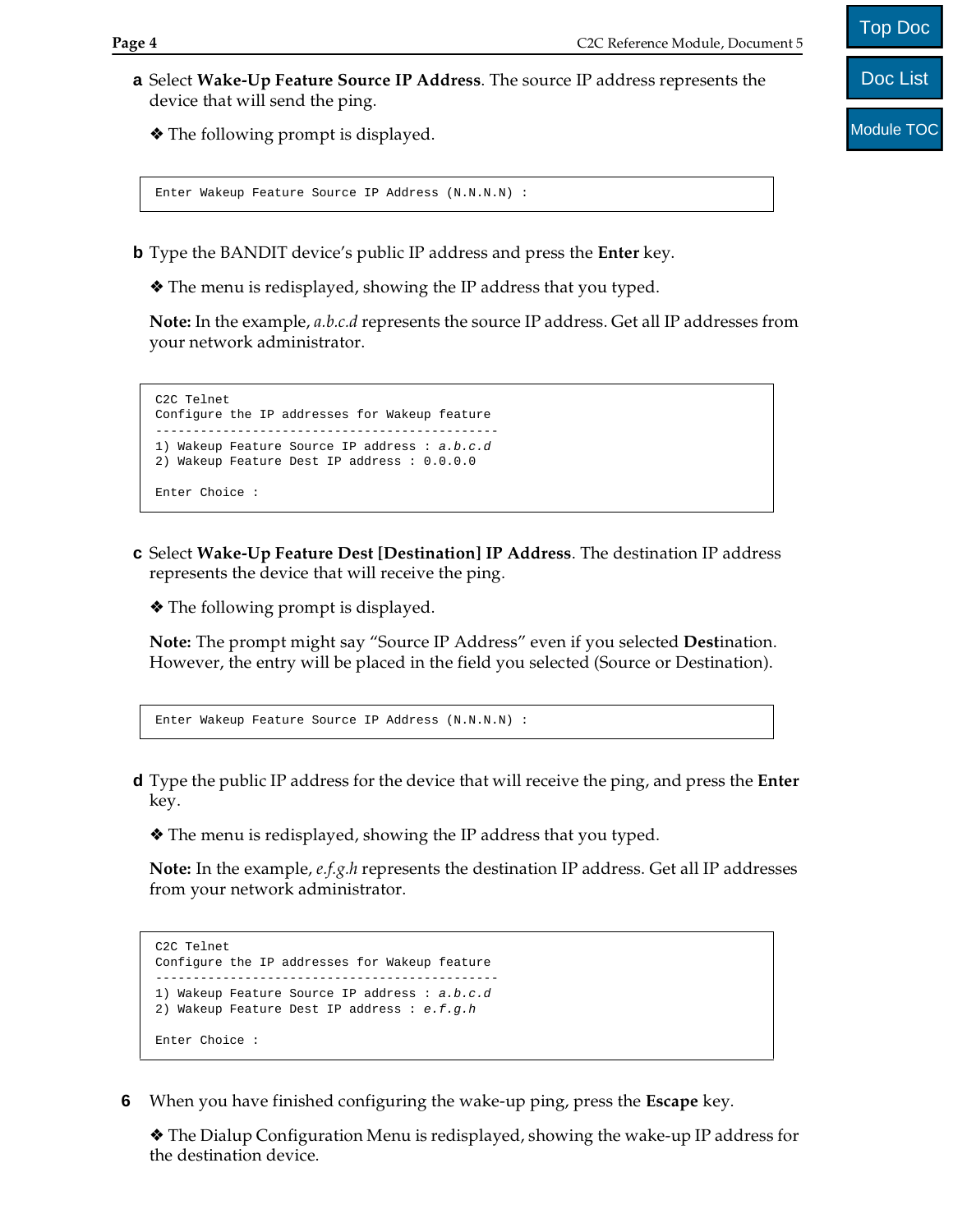**Note:** In the example, *e.f.g.h* represents the IP address for the destination device. Get all IP addresses from your network administrator. Doc List

Module TOC

Top Doc

```
Dialup Configuration : WIRELESS
--------------------------------
1) Dial Mode : DIALOUT
2) Primary Phone Number : #777
3) Secondary Phone Number : 
4) Redial Timer Seconds : 10
5) Number of Redials : 65530
6) Dialup Port Priority : Low
7) Toll Saver : Disabled
8) Toll Saver Timeout : 180
9) Maximum Number of Successful Calls Allowed In a Minute : 25
A) Reset after dis-connection : Disabled
B) GPRS/EDGE Context AT Command : 
C) V.42 Functionality : Enabled
D) Dialout Mode : NORMAL
E) OTA : Enabled
F) Wakeup IP address : e.f.g.h
Enter Choice :
```
When the cellular wireless modem goes off hook (that is, when that modem opens communication), the wake-up ping is sent out. In response to the ping crossing the cellular wireless network, that network allocates bandwidth so that the connection can carry the data sent out after the ping.

- **7** Press the **Escape** key until you reach the Main Menu.
- **8** On the Main Menu, select **Write Configuration**.

❖ The configuration is saved.

**9** Then, on the Main Menu, select **Reset Unit**.

❖ The BANDIT device uses the saved configuration.

❖ After inactivity over its connection to the cellular network, this BANDIT device will send a wake-up ping, allowing the cellular network to re-establish bandwidth before the BANDIT sends any data.